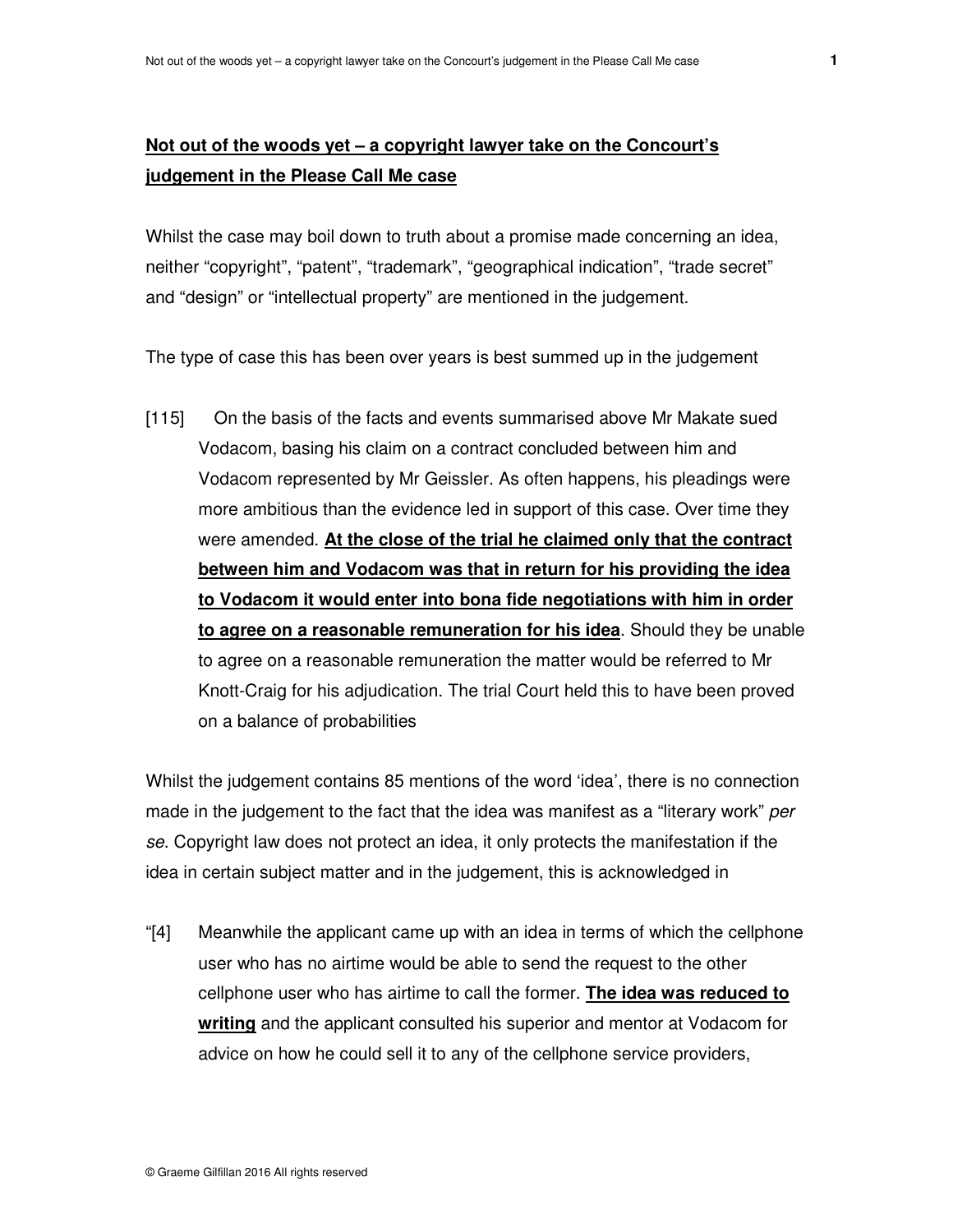including Vodacom. His mentor, Mr Lazarus Muchenje advised him to speak to the Director of Product Development and Management, Mr Philip Geissler"

The Copyright Act 98 of 1978 makes no mention of "idea" however for copyright to subsist in all but two types of works eligible for copyright, Ch 1 Sec 2 (2) of the Copyright Act 98 of 1978 as amended connects to the judgement in respect of the idea being reduced to a literary work… i.e. written down

"A work, except a broadcast or programme-carrying signal, shall not be eligible for copyright unless the work **has been written down**, recorded, represented in digital data or signals or otherwise reduced to a material form"

The question that is raised by the curious is whether there exist grounds to sue Knott-Craig as regards claims in his biography?

There are 66 mentions of "Knott-Craig" in the judgement and 190 (26 in media and pre-amble; 169 in judgement) mentions of Vodacom.

If one is to take the Concourt's judgement at

- "[11] Despite the product being a success, **Vodacom did not negotiate** compensation for the use of the applicant's idea. Instead, as the High Court later held, Messrs Knott-Craig, Vodacom's CEO, and Geissler created a false narrative pertaining to the origin of the idea on which the "Please Call Me" product was based. They dishonestly credited Mr Knott-Craig with the idea and this lie was perpetuated in the latter's autobiography"
- "[105] In not compensating the applicant and persisting in advancing the legal defences even after the trial Court had emphatically found that an agreement was concluded, **Vodacom associated itself** with the dishonourable conduct of its former CEO, Mr Knott-Craig and his colleague, Mr Geissler. This leaves a sour taste in the mouth. It is not the kind of conduct to be expected from an ethical corporate entity"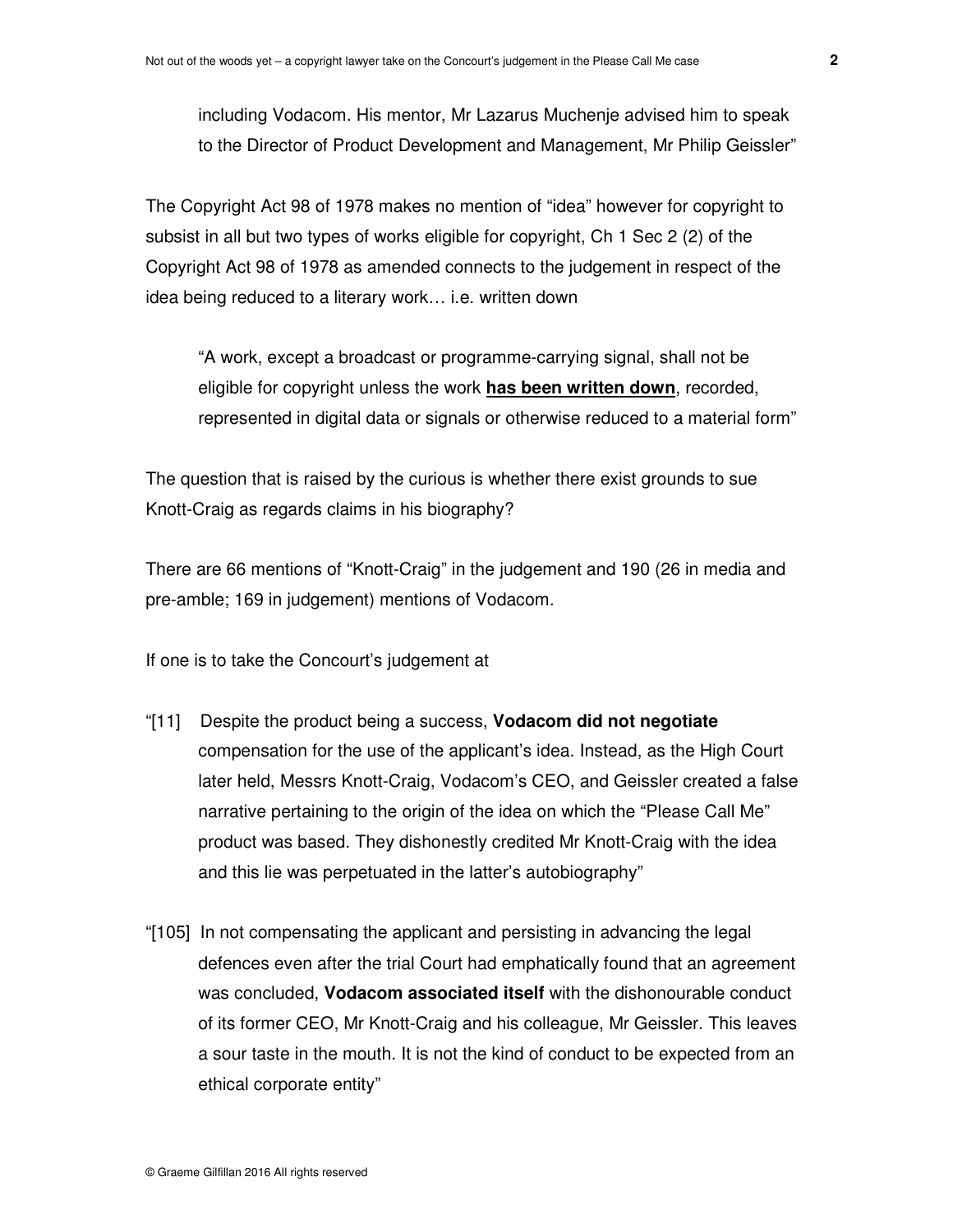- [117] Lastly, it ignores one of the more disgraceful aspects of this case[82] namely that, after the institution of this action, Mr Knott-Craig published his autobiography and falsely claimed credit for the "Please Call Me" idea. To make matters worse, when challenged, he procured an email from Mr Geissler to bolster his untruthful version
- ………….one might conclude that there are further causes of action against both Vodacom and Mr Knott-Craig that Mr Makate might explore. It is difficult to see how the two can be separated, including in respect of the biography. It is probable that the draft was shared with Vodacom prior to publication. It may be opined that Vodacom has worn the "cloak" of its employees' "dishonourable conduct" at all material times.

Specifically it is Vodacom as the judgement says that "associated itself with the dishonourable conduct of its former CEO, Mr Knott-Craig and his colleague Mr Geissler". Whilst Mr Knott-Craig and Mr Geissler were according to the judgement, individuals of 'dishonourable conduct" at Vodacom, as Mr Makate and his legal likely know well, it is the Vodacom at all times who was the Defendant and it was the corporate culture at Vodacom that saw to the hell that they endured and that the fighting the truth was to be maintained.

As to the specific grounds Mr Makate and his legal team may choose, that is a matter for them to consider on the facts of the case, however it may be opined that there are certainly grounds to address the dishonesty of both Mr Knott-Craig and Vodacom.

Does the Concourt judgement assist Mr Makate and his legal team, given the judgements criticisms of Mr Nott Craig, with grounds to sue is another question that that the curious raise.

The *plain language* of the judgement disambiguates the matter of the dishonesty of Knott-Craig, and provides evidence to any case that the plaintiff seeks to pursue as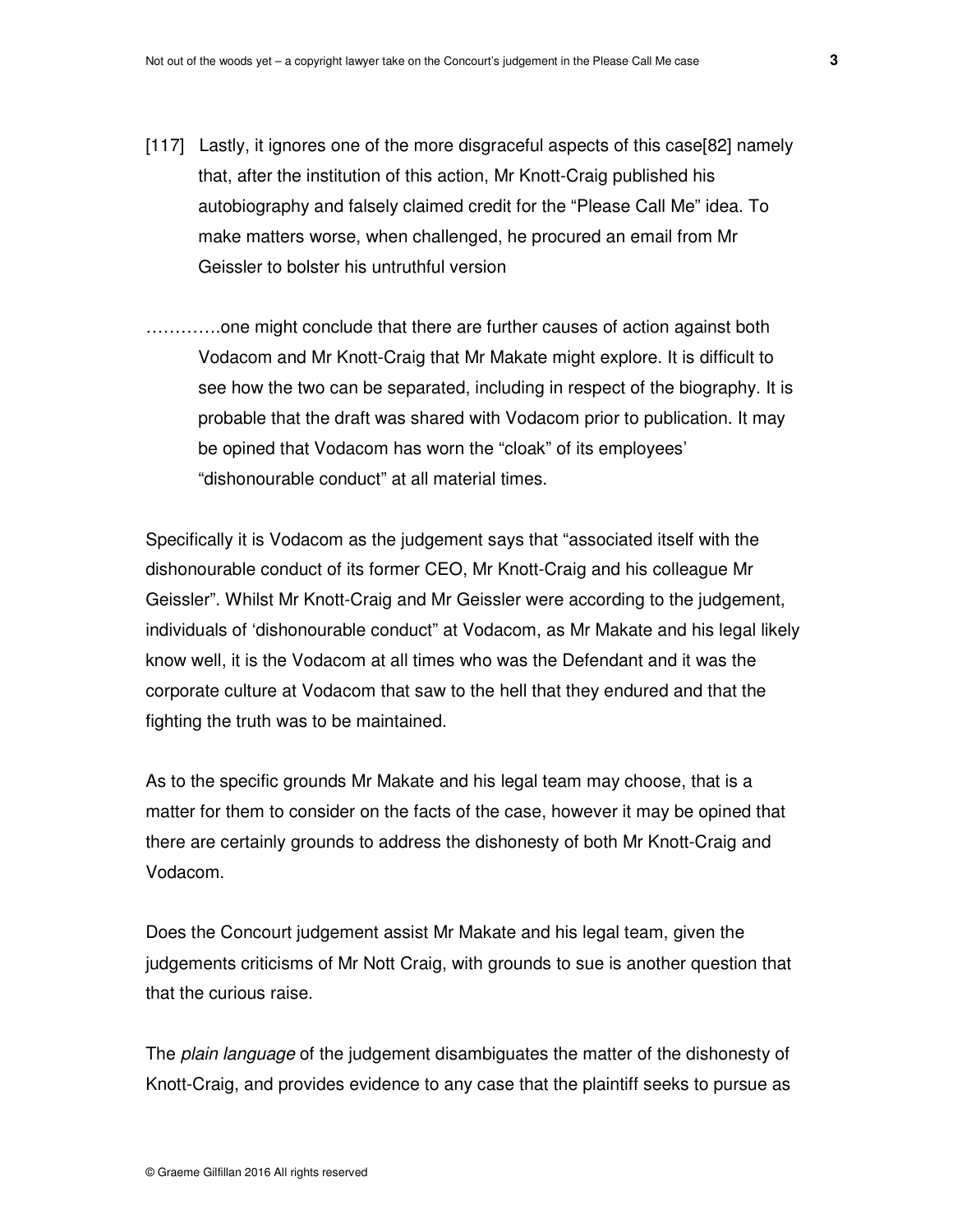regards the dishonesty afoot. it would be nigh impossible to separate the dishonesty that continued by Vodacom *post* Knott-Craig's departure as an employee from Vodacom from that of Knott-Craig during his employment and during the rest of the case

So does the Concourt Judgement set a precedent of any kind?

Yes indeed, in more ways than one – this judgement adds to the body of jurisprudence in South Africa.

Mr Makate and his legal team are highly commended for their perseverance, patience, courage and belief in the truth that a promise has meaning and matters

It adds to case law the notion of "reduced to writing" and certainly adds to case law on the matters, as per the Concourt Judgement of:

"Contract — breach — oral agreement to negotiate in good faith Pleadings — Ostensible authority — Distinct from estoppel — Not necessary to plead ostensible authority in replication Prescription Act 68 of 1969 — Sections 10(1), 11(d), 129(d) — interpretation of "debt" Constitution — Section 39(2) — Narrow interpretation of "debt" — claim not prescribed"

More than that though, one does not need to be defeated by the High Court or the SCA, the Concourt rules.

Lastly it should be noted that there should be no celebrations yet…….it is said there "is many a slip between cup and lip" – they are not out of the woods yet.

The order – see below – is not watertight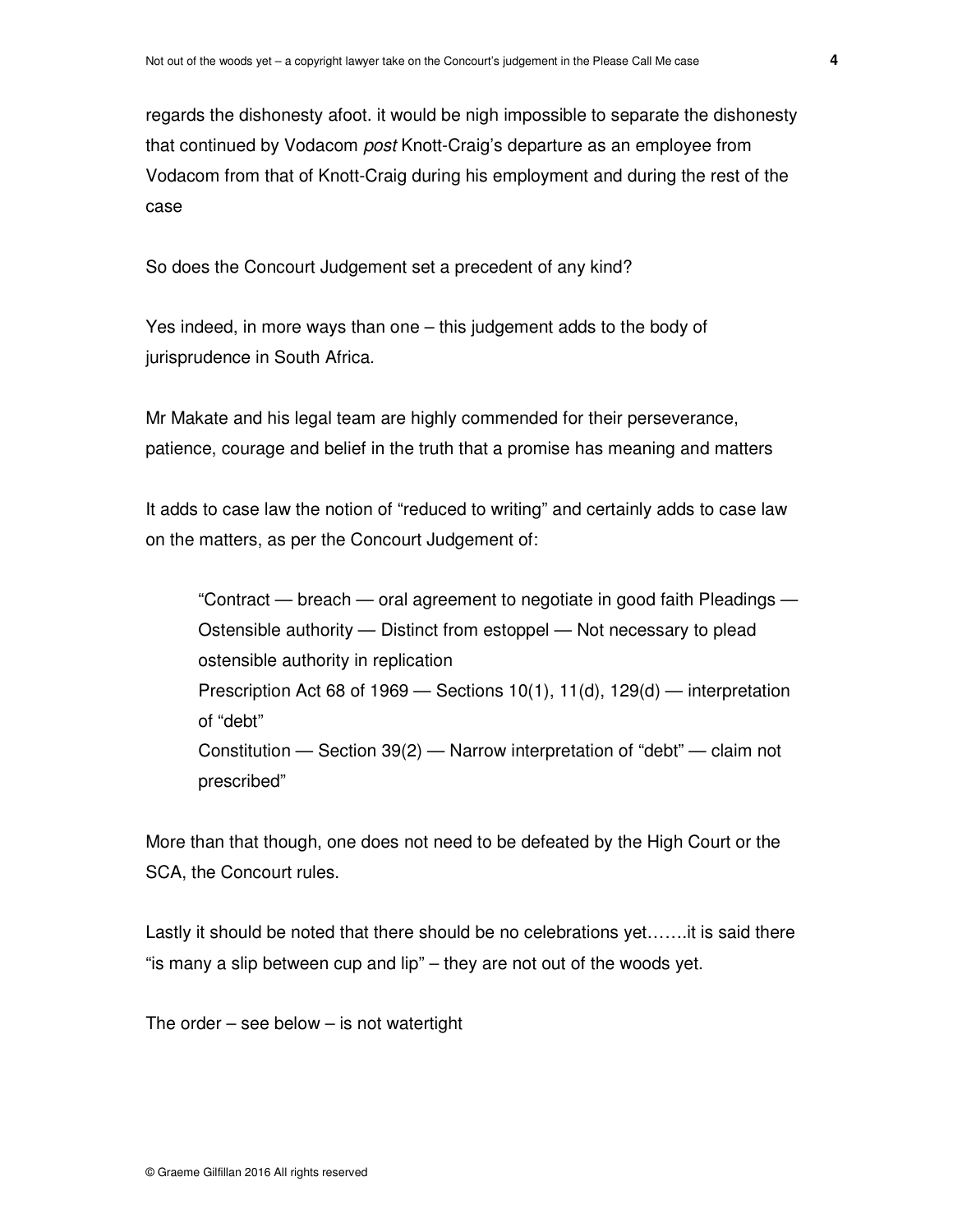- 1. It relies on "**good faith**" of a party, Vodacom, who has in this matter shown the opposite.
- 2. It once again relies on the route of the matter, if agreement is not reached it "must be submitted to Vodacom's Chief Executive Officer for determination of the amount" when the history of the Vodacom's CEO's "**determination**" is tainted. The case's presence at the Concourt is further evidence of the recent Vodacom's CEO's "determination"
- 3. It relies on "**reasonable**" **for both time and compensation**….when just reaching this point is prima facie evidence of Vodacom's unreasonableness to date
- 4. It prescribes the commencement date for negotiations but not the finish date…..leaving it open to the interpretation of "**reasonable**"….i.e. further conflict.
	- "3. The order of the Gauteng Local Division of the High Court, Johannesburg, is set aside and replaced with the following order:

"(a) It is declared that Vodacom (Pty) Limited is bound by the agreement concluded by Mr Kenneth Nkosana Makate and Mr Philip Geissler.

(b) Vodacom is ordered to commence negotiations **in good faith** with Mr Kenneth Nkosana Makate for determining **a reasonable compensation** payable to him in terms of the agreement.

(c) In the event of the parties failing to agree on the **reasonable compensation**, the matter must be submitted to Vodacom's Chief Executive Officer for determination of the amount within **a reasonable time**.